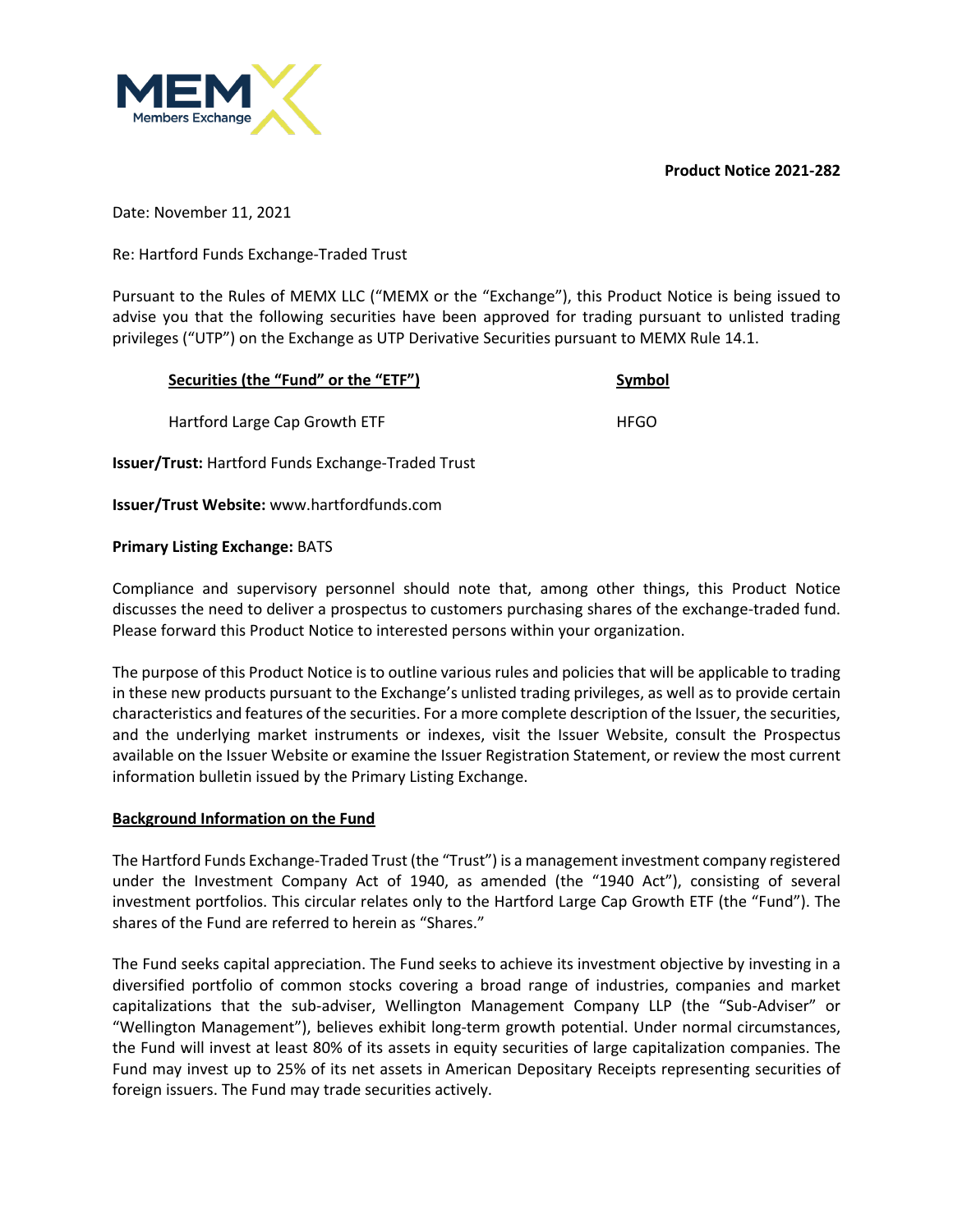Please read the Fund's prospectus for more information regarding its investment objectives.

As described more fully in the Trust's prospectus and Statement of Additional Information, the Fund will issue and redeem Shares on a continuous basis at their net asset value ("NAV") only in large blocks of Shares called a "Creation Unit", or multiples thereof (typically 20,000 to 100,000 Shares). Creation Units will be issued and redeemed principally in-kind for securities included in the underlying index. Except when aggregated in Creation Units, the Shares may not be redeemed with the Fund.

Shares are held in book-entry form, which means that no Share certificates are issued. The Depository Trust Company or its nominee is the record owner of all outstanding Shares of the Funds and is recognized as the owner of all Shares for all purposes.

The NAV per Share for the Fund is computed by dividing the value of the net assets of the Fund (i.e., the value of its total assets less total liabilities) by the total number of Shares outstanding. Expenses and fees are accrued daily and taken into account for purposes of determining NAV. The NAV of each Fund is determined each business day after the close of trading (ordinarily 4:00 p.m., Eastern Time or "ET") of the New York Stock Exchange. Any assets or liabilities denominated in currencies other than the U.S. dollar are converted into U.S. dollars at the current market rates on the date of valuation as quoted by one or more sources. A major market data vendor will disseminate the Intraday Indicative Value (IIV) for the Shares of the fund through regular trading hours.

The registration statement for the Fund describes the various fees and expenses for the Fund's Shares. For a more complete description of the Fund and the underlying Index, visit the Fund's website at www.hartfordfunds.com.

### **Principal Risks**

Interested persons are referred to the discussion in the prospectus for the Fund of the principal risks of an investment in the Fund. These may include, but are not limited to, asset class risk, authorized participant concentration risk, concentration risk, currency risk, cyber security risk, equity securities risk, fluctuation of net asset value risk (NAV), index risk, industry/sector risk, issuer risk, management risk, market maker risk, market risk, market trading risk, non-correlation risk, non-diversification risk, passive investment risk, replication management risk, securities lending risk, tracking error risk, trading issues risk, and valuation risk.

In addition, the market prices of the Shares will fluctuate in accordance with changes in NAV as well as the supply and demand for the Shares. As a result, the Shares may trade at market prices that may differ from their NAV. The NAV of the Shares of the Fund will fluctuate with changes in the market value of the Fund's holdings.

### **Exchange Rules Applicable to Trading in the Shares**

Trading in the Shares on MEMX is subject to MEMX trading rules.

### **Trading Hours**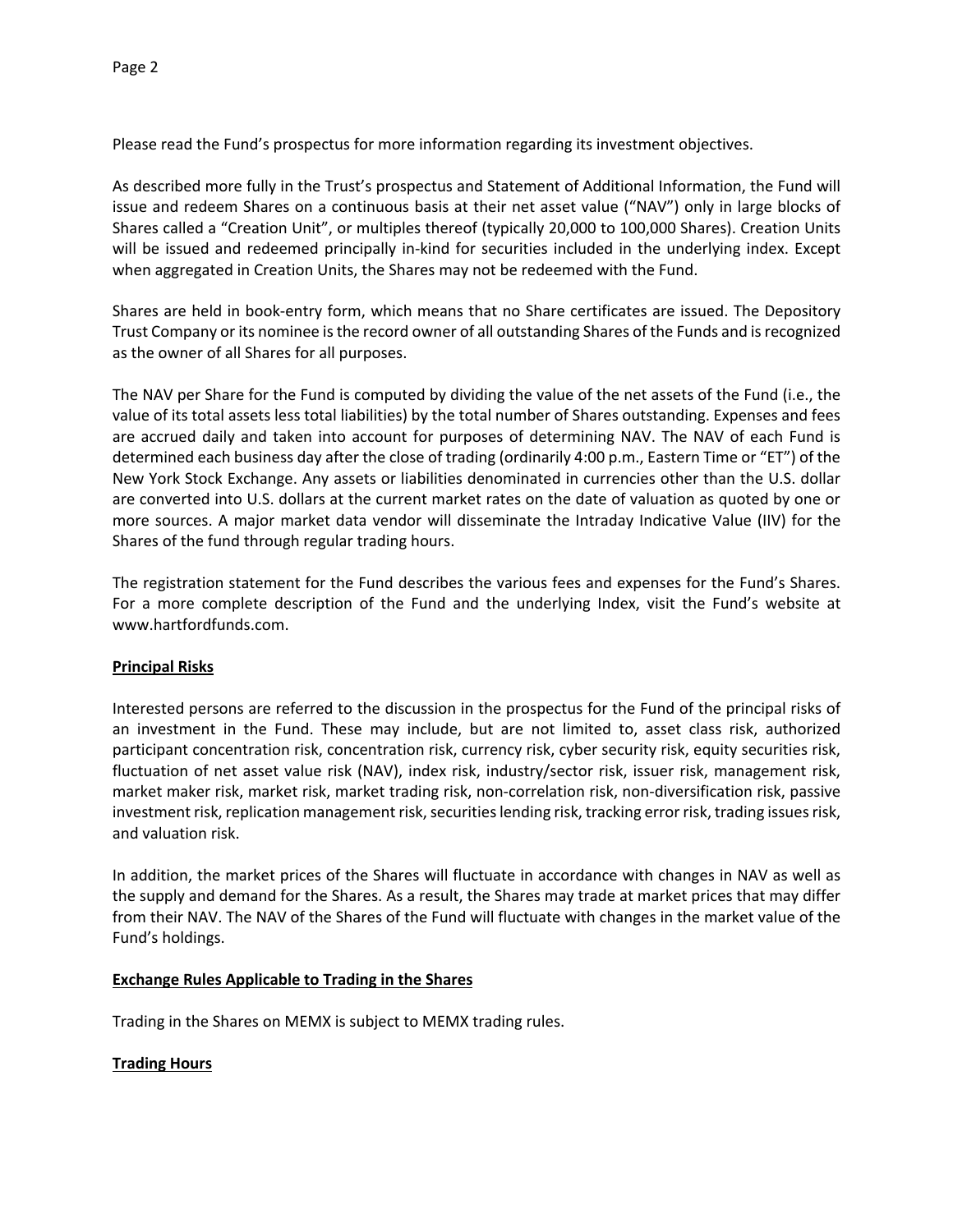Page 3

The value of the Index underlying the Shares will be disseminated to the data vendors every 15 seconds during the Regular Trading Session.

The Shares will trade on MEMX between 7:00 am and 5:00 pm (EST). Please note that trading in the Shares during the Exchange's Pre-Market and Post-Market Sessions ("Extended Market Sessions") may result in additional trading risks which include: (1) that the current underlying indicative value may not be updated during the Extended Market Sessions, (2) lower liquidity in the Extended Market Sessions may impact pricing, (3) higher volatility in the Extended Market Sessions may impact pricing, (4) wider spreads may occur in the Extended Markets Sessions, and (5) because the indicative value is not calculated or widely disseminated during the Extended Market Sessions, an investor who is unable to calculate an implied value for the Shares in those sessions may be at a disadvantage to market professionals.

## **Dissemination of Data**

The Consolidated Tape Association will disseminate real time trade and quote information for the Shares to Tape B.

| <b>Name</b>                      | <b>Listing Market</b> | <b>Trading Symbol</b> | <b>IOPV Symbol</b> | <b>NAV Symbol</b> |
|----------------------------------|-----------------------|-----------------------|--------------------|-------------------|
| Hartford Large<br>Cap Growth ETF | <b>BATS</b>           | <b>HFGO</b>           | HFGO.IV            | HFGO.NV           |

## **Delivery of a Prospectus**

Exchange Members should be mindful of applicable prospectus delivery requirements under the federal securities laws with respect to transactions in the Fund. Prospectuses may be obtained through the Fund's website. The Prospectus for the Fund does not contain all of the information set forth in the Fund's Registration Statement (including the exhibits to the Registration Statement), parts of which have been omitted in accordance with the rules and regulations of the SEC. For further information about the Fund, please refer to its Registration Statement.

In the event that the Fund relies upon an order by the SEC exempting the Shares from certain prospectus delivery requirements under Section 24(d) of the 1940 Act and in the future make available a written product description, Exchange Rules require that Exchange Members provide to all purchasers of Shares a written description of the terms and characteristics of such securities, in a form prepared by the Issuer of the Fund, no later than the time a confirmation of the first transaction in the Shares is delivered to such purchaser. In addition, Exchange Members shall include such a written description with any sales material relating to the Shares that is provided to customers or the public. Any other written materials provided by a MEMX member to customers or the public making specific reference to the Shares as an investment vehicle must include a statement in substantially the following form: "A circular describing the terms and characteristics of [the UTP Derivative Securities] has been prepared by the [open-ended management investment company name] and is available from your broker. It is recommended that you obtain and review such circular before purchasing [the UTP Derivative Securities]."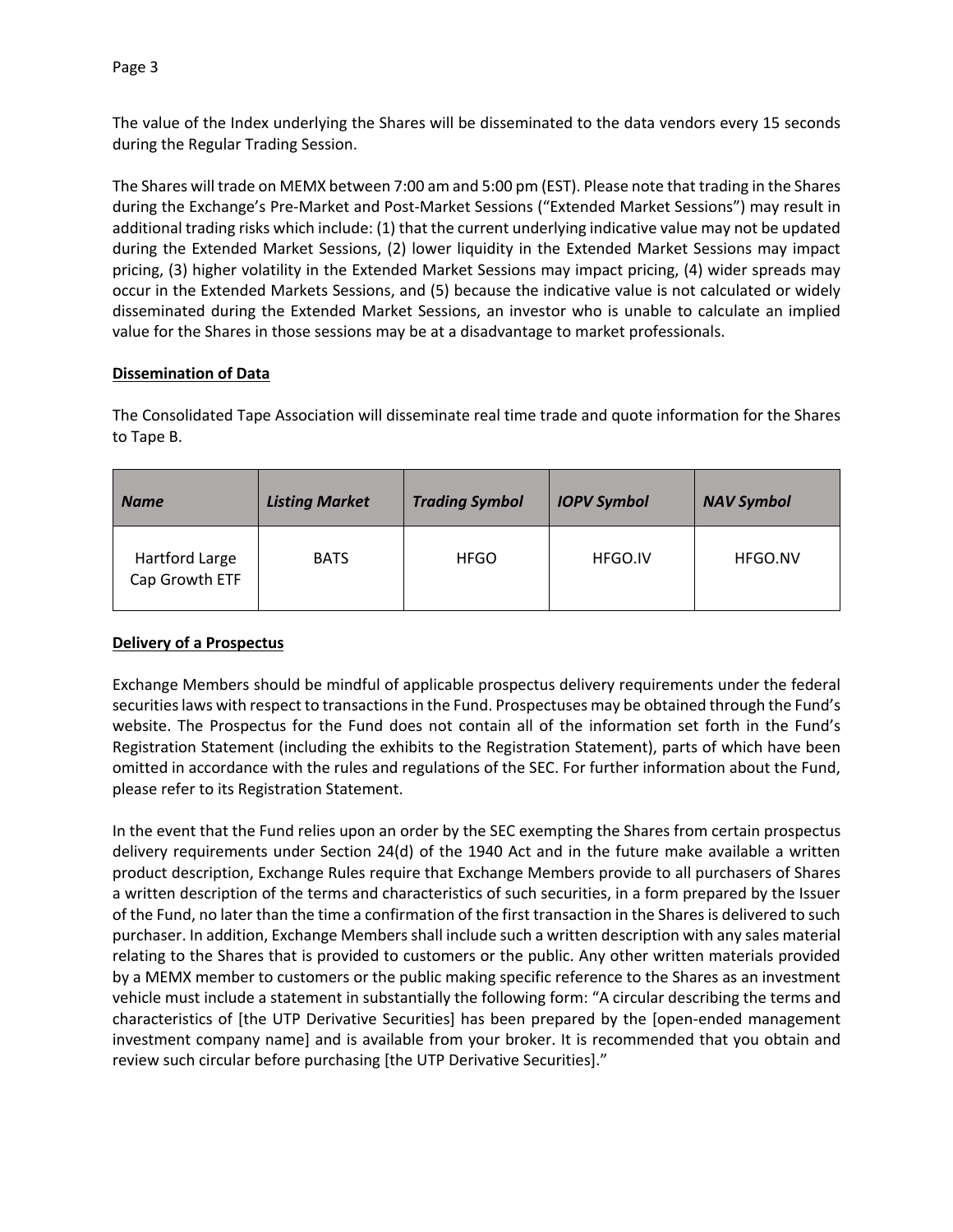An Exchange member carrying an omnibus account for a non-member broker-dealer is required to inform such non-member that execution of an order to purchase Shares for such omnibus account will be deemed to constitute agreement by the non-member to make such written description available to its customers on the same terms as are directly applicable to such Exchange member under this rule.

Upon request of a customer, Exchange Members also shall provide a copy of the Prospectus.

### **Suitability**

Trading in the securities on the Exchange will be subject to MEMX Rule 3.7 and other applicable suitability rules. Members recommending transactions in the securities to customers should make a determination that the recommendation is suitable for the customer.

### **Trading Halts**

The Exchange will halt trading in the Shares of a security in accordance with the Exchange's Rules. The grounds for a halt include a halt because the intraday indicative value of the security and/or the value of its underlying index are not being disseminated as required, a halt for other regulatory reasons or due to other conditions or circumstances deemed to be detrimental to the maintenance of a free and orderly market. In addition, MEMX will stop trading the Shares of a security if the primary market de-lists the security.

### **Exemptive, Interpretive and No-Action Relief Under Federal Securities Regulations**

The Securities and Exchange Commission (the "SEC") has issued letters granting exemptive, interpretive and no-action relief from certain provisions of rules under the Securities Exchange Act of 1934 for exchange- traded securities listed and traded on a registered national securities exchange that meet certain criteria.

**AS WHAT FOLLOWS IS ONLY A SUMMARY OF THE RELIEF OUTLINED IN THE NO-ACTION LETTERS REFERENCED ABOVE, THE EXCHANGE ADVISES INTERESTED PARTIES TO CONSULT THE NO-ACTION LETTERS FOR MORE COMPLETE INFORMATION REGARDING THE MATTERS COVERED THEREIN AND THE APPLICABILITY OF THE RELIEF GRANTED IN RESPECT OF TRADING IN SECURITIES. INTERESTED PARTIES SHOULD ALSO CONSULT THEIR PROFESSIONAL ADVISORS.**

### **Regulation M Exemptions**

Generally, Rules 101 and 102 of Regulation M prohibit any "distribution participant" and its "affiliated purchasers" from bidding for, purchasing, or attempting to induce any person to bid for or purchase any security which is the subject of a distribution until after the applicable restricted period, except as specifically permitted in Regulation M. The provisions of the Rules apply to underwriters, prospective underwriters, brokers, dealers, and other persons who have agreed to participate or are participating in a distribution of securities.

The SEC has granted an exemption from Rule 101 under Regulation M to permit persons participating in a distribution of shares of the above-mentioned Fund to engage in secondary market transactions in such shares during their participation in such a distribution. In addition, the SEC has granted relief under Regulation M to permit persons who may be deemed to be participating in the distribution of Shares of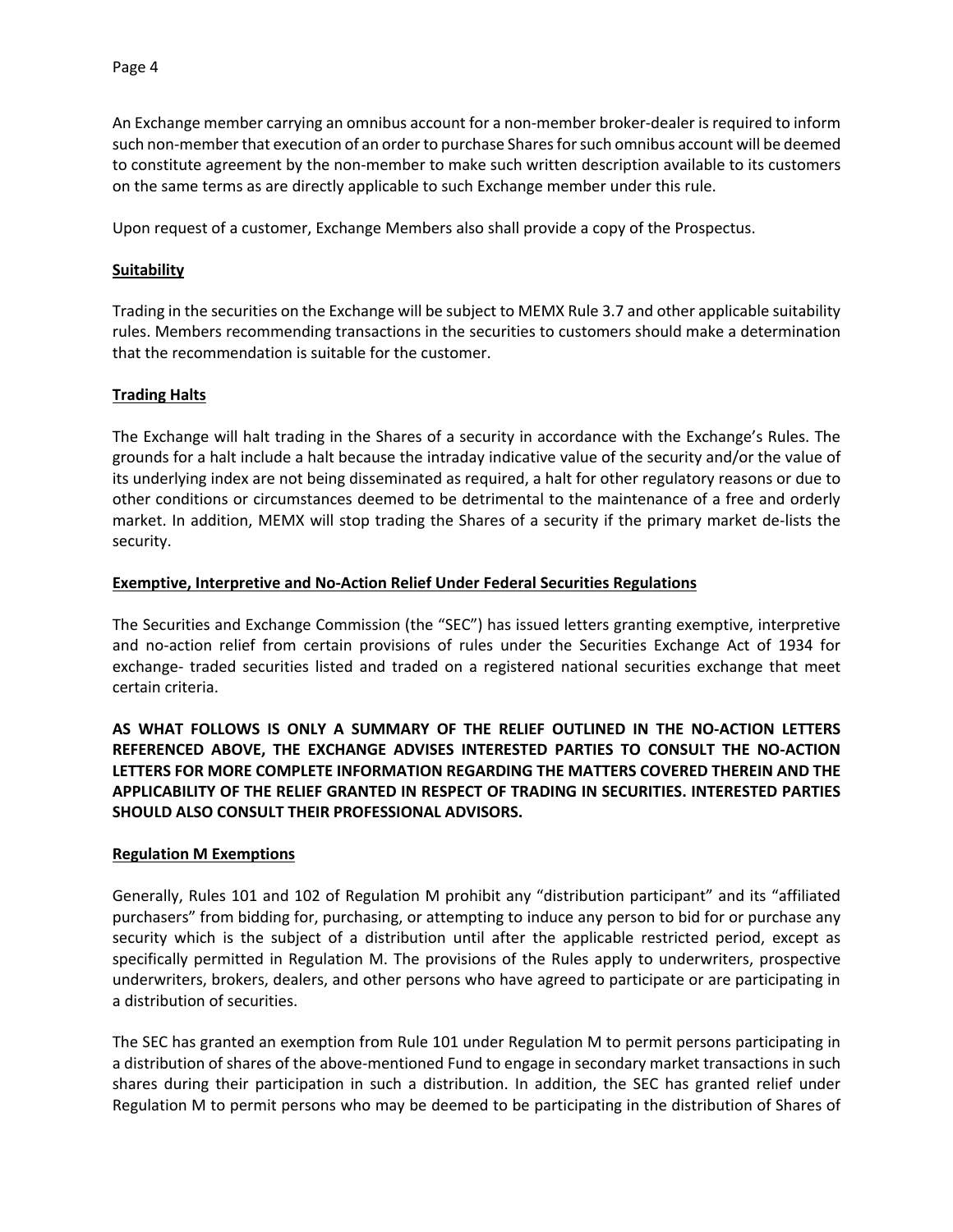the above-mentioned Fund (i) to purchase securities for the purpose of purchasing Creation Unit Aggregations of Fund Shares and (ii) to tender securities for redemption in Creation Unit Aggregations. Further, the SEC has clarified that the tender of Fund Shares to the Fund for redemption does not constitute a bid for or purchase of any of the Funds' securities during the restricted period of Rule 101. The SEC has also granted an exemption pursuant to paragraph (e) of Rule 102 under Regulation M to allow the redemption of Fund Shares in Creation Unit Aggregations during the continuous offering of Shares.

## **Rule 10b-10 (Customer Confirmations for Creation or Redemption of Fund Shares)**

Broker-dealers who handle purchases or redemptions of Fund Shares in Creation Unit size for customers will be permitted to provide such customers with a statement of the number of Creation Unit Aggregations created or redeemed without providing a statement of the identity, number and price of Shares of the individual securities tendered to the Fund for purposes of purchasing Creation Unit Aggregations ("Deposit Securities") or the identity, number and price of Shares to be delivered by the Trust for the Fund to the redeeming holder ("Redemption Securities"). The composition of the securities required to be tendered to the Fund for creation purposes and of the securities to be delivered on redemption will be disseminated each business day and will be applicable to requests for creations or redemption, as the case may be, on that day. This exemptive relief under Rule 10b-10 with respect to creations and redemption is subject to the following conditions:

- 1. Confirmations to customers engaging in creations or redemptions must state that all information required by Rule 10b-10 will be provided upon request;
- 2. Any such request by a customer for information required by Rule 10b-10 will be filed in a timely manner, in accordance with Rule 10b-10(c); and
- 3. Except for the identity, number, and price of Shares of the component securities of the Deposit Securities and Redemption Securities, as described above, confirmations to customers must disclose all other information required by Rule 10b-10(a).

## **Rule 10b-17 (Untimely Announcement of Record Dates)**

The SEC has granted an exemption from the requirements of Rule 10b-17 that will cover transactions in the Shares.

## **Rule 14e-5**

An exemption from Rule 14e-5 has been granted to permit any person acting as a dealer-manager of a tender offer for a component security of the Fund (1) to redeem Fund Shares in Creation Unit Aggregations from the issuer that may include a security subject to such tender offer and (2) to purchase Fund Shares during such tender offer. In addition, a no-action position has been taken under Rule 14e-5 if a brokerdealer acting as a dealer-manager of a tender offer for a security of the Fund purchases or arranges to purchase such securities in the secondary market for the purpose of tendering such securities to purchase one or more Creation Unit Aggregations of Shares, if made in conformance with the following:

1. Such bids or purchases are effected in the ordinary course of business, in connection with a basket of 20 or more securities in which any security that is the subject of a distribution, or any reference security, does not comprise more than 5% of the value of the basket purchase; or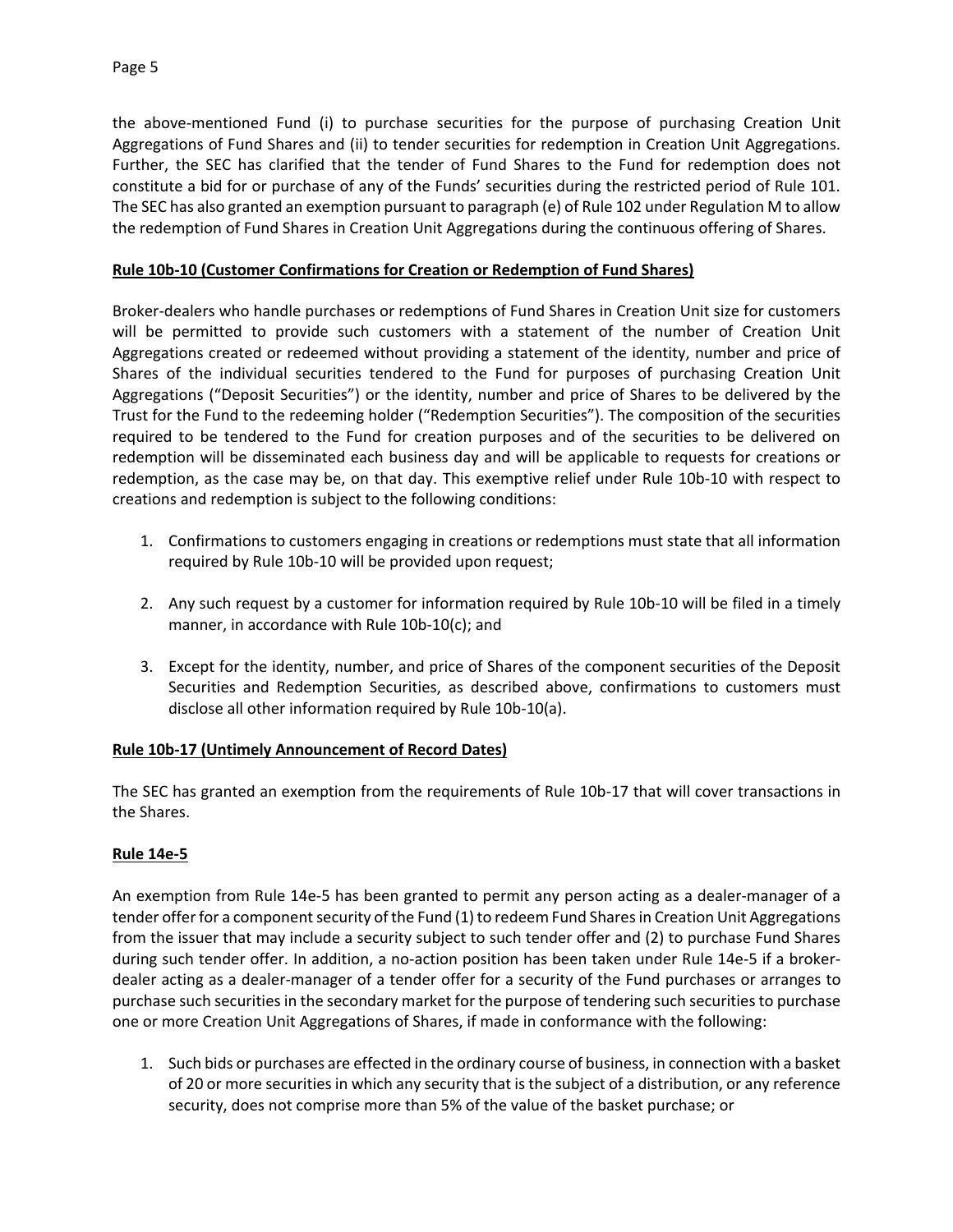- 2. Purchases are effected as adjustments to such basket in the ordinary course of business as a result of a change in the composition of the underlying index; and
- 3. Such bids or purchases are not effected for the purpose of facilitating such tender offer.

# **Section 11(d)(1); Rule 11d1-2 (Customer Margin)**

The SEC has taken a no-action position under Section  $11(d)(1)$  that will permit broker-dealers that do not create Shares but engage in both proprietary and customer transactions in such Shares exclusively in the secondary market to extend or maintain or arrange for the extension or maintenance of credit on the Shares, in connection with such secondary market transactions. For broker-dealers that engage in the creation of Shares, the SEC has also taken a no-action position under Rule 11d1-2 that will cover the extension or maintenance or the arrangement for the extension or maintenance of credit on the Shares that have been owned by the persons to whom credit is provided for more than 30 days.

# **Section 11(d)(1); Rules 11d1-1 and 11d1-2**

Section 11(d)(1) of the Act generally prohibits a person who is both a broker and a dealer from effecting any transaction in which the broker-dealer extends credit to a customer on any security which was part of a new issue in the distribution of which he participated as a member of a selling syndicate or group within thirty days prior to such transaction. The SEC has clarified that Section 11(d)(1) does not apply to broker-dealers that are not Authorized Participants (and, therefore, do not create Creation Unit Aggregations) that engage in both proprietary and customer transactions in Shares of a Fund in the secondary market, and for broker-dealer Authorized Participants that engage in creations of Creation Unit Aggregations. This relief is subject to specific conditions, including the condition that such broker-dealer (whether or not an 6 Authorized Participant) does not, directly or indirectly, receive from the Fund complex any payment, compensation or other economic incentive to promote or sell the Shares of a Fund to persons outside the fund complex, other than non-cash compensation permitted under NASD Rule 2830(l)(5)(A), (B) or (C). (See letter from Catherine McGuire, Chief Counsel, SEC Division of Market Regulation, to Securities Industry Association, Derivative Products Committee, dated November 21, 2005.) The SEC also has taken a no-action position under Section  $11(d)(1)$  of the Act that broker-dealers may treat Shares of a Fund, for purposes of Rule 11d1-2, as "securities issued by a registered open-end investment company as defined in the Investment Company Act" and thereby extend credit or maintain or arrange for the extension or maintenance of credit on Shares that have been owned by the persons to whom credit is provided for more than 30 days, in reliance on the exemption contained in the rule.

## **SEC Rule 15c1-5 and 15c1-6**

The SEC has taken a no-action position with respect to Rule 15c1-5 and Rule 15c1-6 as to the required disclosure of control by a broker or dealer with respect to creations and redemptions of Fund Shares and secondary market transactions therein. (See letter from Catherine McGuire, Chief Counsel, SEC Division of Market Regulation, to Securities Industry Association, Derivative Products Committee, dated November 21, 2005.)

**This Product Notice is not a statutory prospectus. Members should consult the Prospectus for a security and the security's website for relevant information.**